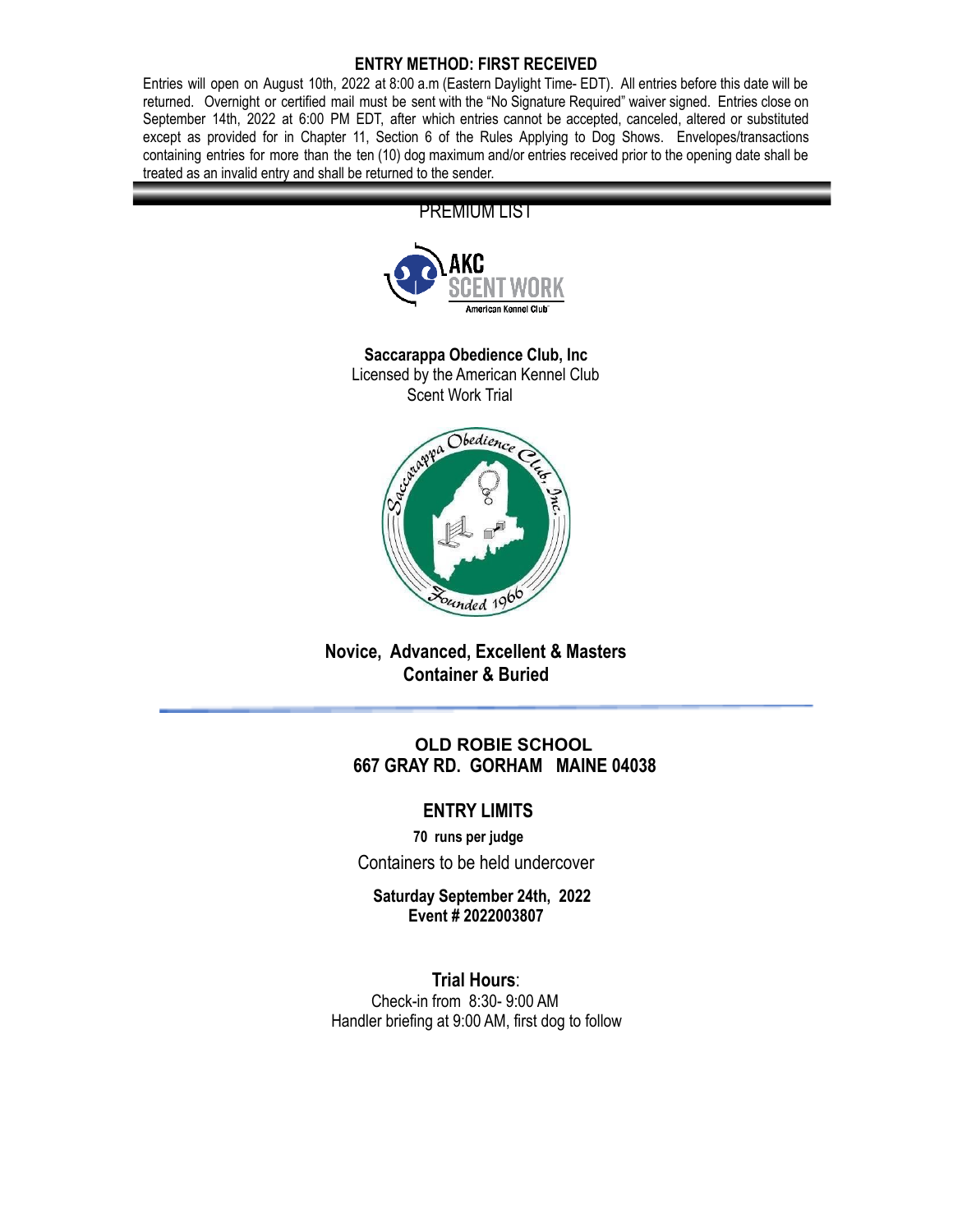

# **CERTIFICATION**

Permission is granted by the American Kennel Club for the holding of this event under American Kennel Club rules and regulations.

Gina DiNardo, Secretary

# **2022 OFFICERS OF THE SACCARAPPA OBEDIENCE CLUB, INC**

President………………………...Barbara Belicose Vice President ………………….Tina Constantine Secretary………………………...Mary Jo McCormack, Main St. Gorham ME 04038 Treasurer………………………...Brenda Proulx

# **DELEGATE TO THE AKC**

# Elissa Gifford

| <b>TRIAL CHAIRPERSON</b> |
|--------------------------|
| Debbie Mazjanis          |
| 77 Birchwood Drive       |

Portland, Maine 04102 207-229-0150

**TRIAL CHAIRPERSON TRIAL SECRETARY** Brenda Proulx

1384 Richville Rd. Standish, Maine 04084 207-787-5032 scentingdogs@outlook.com

# **EVENT COMMITTEE**

Patricia Aube, Brenda Proulx, Barbara Belicose, Lois Hoyt, Deb Mazjanis *(Event Committee must be club members. Minimum of five, including chairman; trial secretary may be on committee only if a member of the club)*

| <b>JUDGES AND ASSIGNMENTS</b> |                                       |  |  |
|-------------------------------|---------------------------------------|--|--|
| <b>NANCY LARGE - - Z7028</b>  | Novice, Advanced, Excellent & Masters |  |  |
| Wilmont, NH                   | Containers                            |  |  |
| <b>HOLLY ROCHE - 102513</b>   | Novice, Advanced, Excellent & Masters |  |  |
| Rollinsford, NH               | <b>Buried</b>                         |  |  |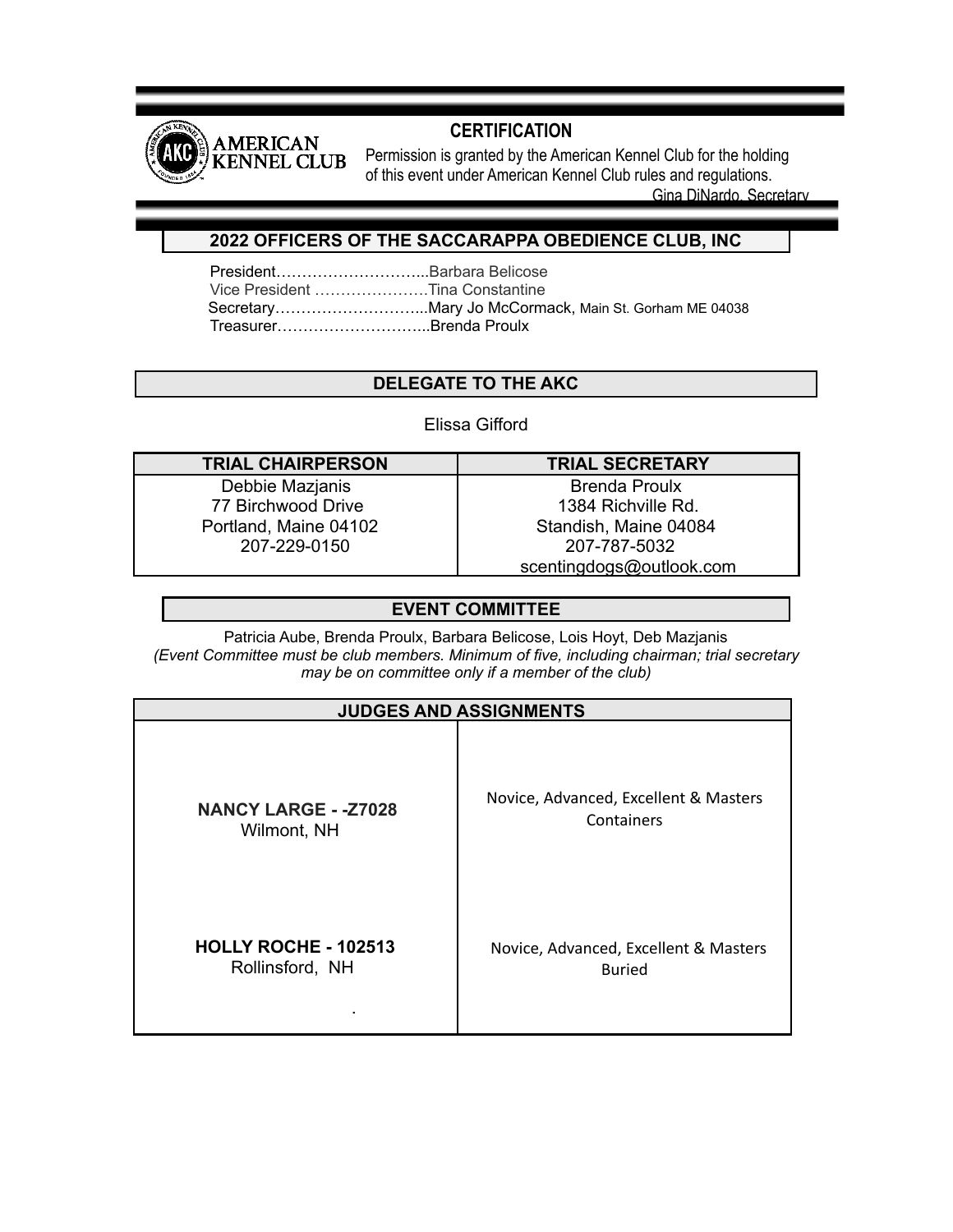### **VETERINARIAN ON CALL**

**Veterinarian**: Animal Emergency Clinic, 739 Warren Ave, Portland, ME 04103 207-878-3121 **Directions**: Use GPS for best directions

### **EMERGENCY SERVICES**

Fire/ Ambulance/Police- Cumberland County BY PHONE: 911 **LOCAL HOSPITAL** – Maine Medical Center 22 Bramhall St, Portland ME 04102

### **CLASSES OFFERED**

| <b>CONTAINERS</b> | <b>BURIED</b>    |
|-------------------|------------------|
| Novice A/B        | Novice A/B       |
| Advanced          | Advanced         |
| Excellent         | <b>Excellent</b> |
| <b>Masters</b>    | <b>Masters</b>   |

# **Saturday Sept 24 2022**

# **Judging begins at 9am**

# **DOG ELIGIBLE TO ENTER**

This trial is open to all dogs SIX (6) months of age or older that are registered with the American Kennel Club or that have AKC Limited Registration, Purebred Alternative Listing/Indefinite Listing Privileges (PAL/ILP), an AKC Canine Partners listing number or approved Foundation Stock Service (FSS) breeds are eligible to participate.

Dogs with a Purebred Alternative Listing/Indefinite Listing Privileges (PAL/ILP) or an AKC Canine Partners listing number must be spayed or neutered in order to compete. Wherever the word "dog" is used in these regulations it includes both sexes.

Dogs with physical challenges (including amputees) are eligible to participate provided that, in the opinion of the judge, they display no sign of physical discomfort and can safely complete the search. Dogs with bandages, sutures or visible wounds are not eligible. Deaf dogs and blind dogs are allowed to enter. Dogs that are both deaf and blind are able to participate so long as the handler is in control of the dog at all times, the dog can complete the requirements of the class and the dog does not appear to be under undue stress in the opinion of the judge

# **ENTRY FEES PER DAY**

Each entry (includes a \$3.50 AKC recording fee)………………………. \$25.00

#### **Mail entry forms and fees to:**

Brenda Proulx 1384 Richville Rd. Standish, Me. 04084

Please make checks payable to the **SOC** (**Saccarappa Obedience Club)**.

No entries will be accepted by phone, email, fax, or hand delivery. Express mail entries must include the signature waiver allowing them to be left at the secretary's address. Inquiries may be directed to Brenda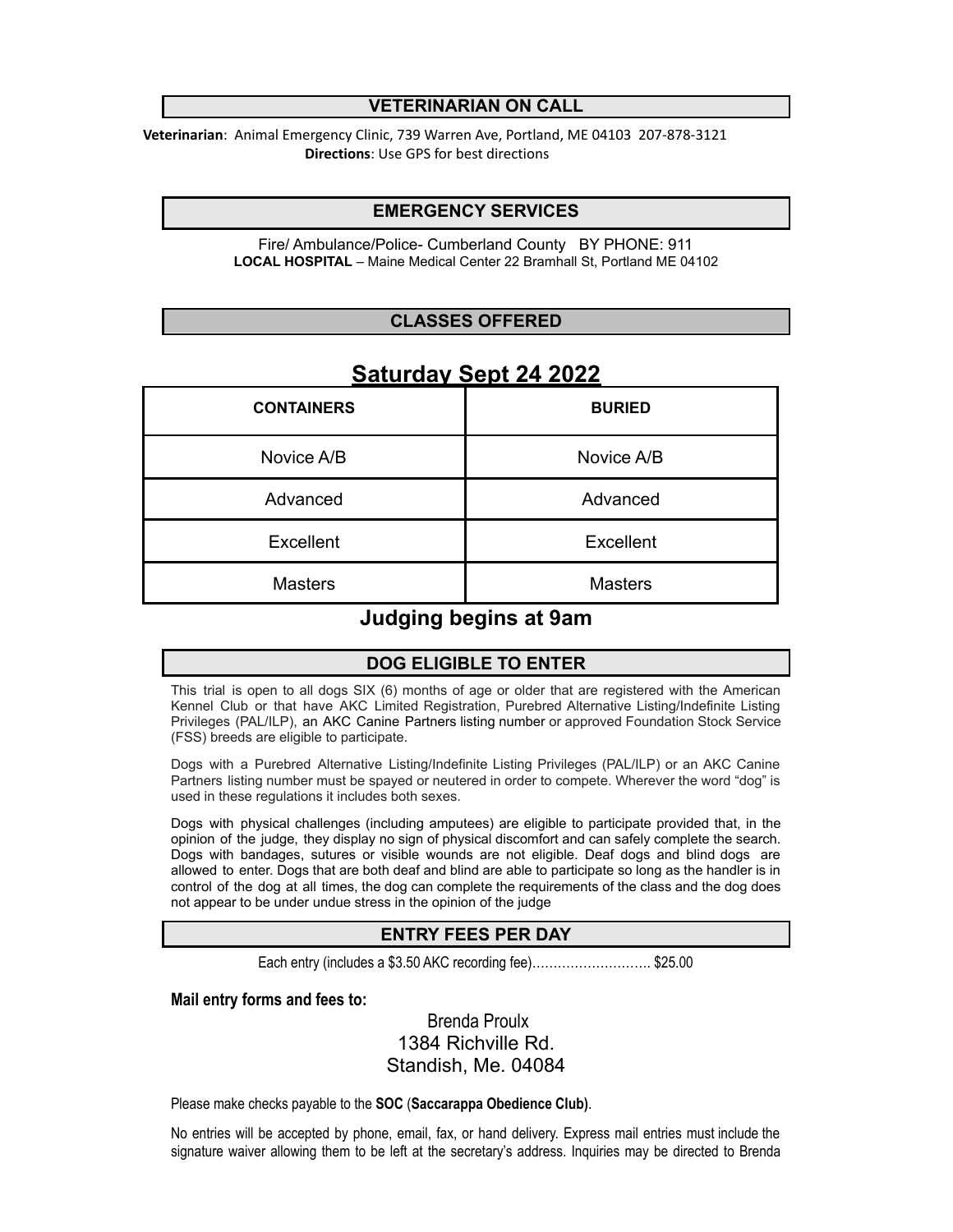Proulx at scentingdogs@outlook.com. No entry shall be made and no entry shall be accepted which specifies any conditions as to its acceptance.

**Illegible entries** will not be processed and will be returned to the exhibitor. Returned checks do not constitute a valid entry and the Trial Secretary will add a \$25.00 collection fee to the amount of each returned check.

### **WAIT LIST INFORMATION**

**Saccarappa Obedience Club** is offering a wait list to fill openings created by withdrawn entries after the trial's closing date/time. A maximum of **5 entries per day** will be placed on the club's wait list. All entries, including wait listed entries, must be received by the Trial Secretary prior to September 14th, 2022 by 6:00 PM EDT.

No entries may be withdrawn with a refund after closing on September 14, 2022. If a withdrawn entry is replaced by a waitlist entry, a full refund will be issued for the withdrawn entry. Any waitlisted entry that does move off the trial waitlist will receive a full refund.

# **STAGING AREA, HANDLER'S BRIEFING, AND WARM-UP INFORMATION**

**Staging Area** will be out of view of search area(s). Staging area will include a warm-up and waiting area, as well as the secretary table for check-ins and posting of running order and results.

The **Handler's Briefing** will take place in view of the search area prior to the start of each class, after the hide(s) have been set and after the Demo Dog has run. In the Handler's Briefing the judge will explain if there is an off-leash option, number of hides, maximum height of hides and maximum time for the search. NO DOGS are to be present during the Handler's Briefing.

One labeled container per target odor being used in the trial on that day will be placed in the warm up area. This will allow handler-dog teams to prepare themselves for the search prior to their run. Each team should limit their warm-up to two minutes or less so that others may be able to use the warm up area as well. Clubs may also place blank containers in the warm-up area if they choose.

# **SEARCH AREA AND RING CONDITIONS**

Search areas may be of any shape, and of the size specified in the Regulations for each class.

**Search Area Conditions**. Searches may be indoors, on matted, carpeted, or tiled surfaces, or outdoors on grass, gravel, earth, concrete, or asphalt surfaces.

**Search Area Sizes** will be in accordance with Regulations for AKC Scent Work.

#### **ADDITIONAL SITE INFORMATION**

**Trial Site.** It is not appropriate to scout the trial location prior to the trial date. Many search locations are real-life environments and such visits may risk the host losing the opportunity to use the location in the future.

**Possession of Odors and Training**. Chapter 5. Section 26 of the Scent Work Regulations state "No person other than those engaged in the administration of a trial shall be in possession of any target odor when on the trial grounds. There shall be no training on the grounds of the AKC Scent Work trial, other than the designated warm-up area".

**Spectator Area.** Spectators are encouraged. Any person not handling a dog in the current class, or any person who has already completed their run in the class may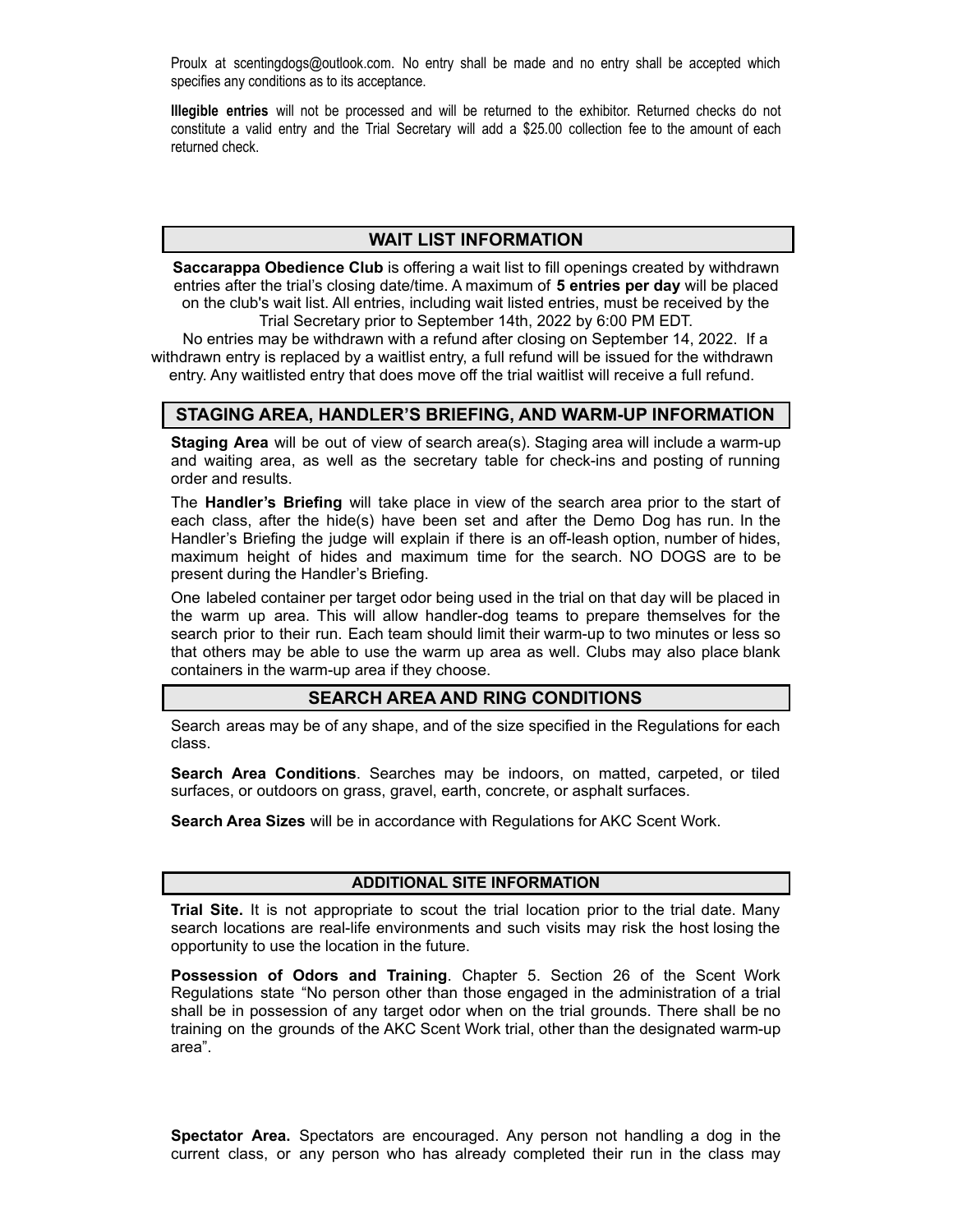choose to watch the search from the spectator area. Handlers may not watch other exhibitors from their class prior to their run except in the case of Handler Discrimination classes. No one outside the search area may assist the handler or disclose the location of the hide. Spectators who intentionally or unintentionally give aid to a team may be asked to leave the area by the judge. Spectators are forbidden to discuss details of the search with handlers who have not run.

Crating space will **not** be available. Participants will be working from their vehicles. Parking will be on premise.

The Saccarappa Obedience Club, Inc, the officers and members and the Old Robie School, Gorham Maine will not be responsible for any loss or damage to personal property of any exhibitor or spectator. This club does not agree to arbitrate claims as set forth on the official AKC entry form for these events.

**Exhibitors are responsible** for cleaning up after their dog(s). Any exhibitor failing to do so may be excused without benefit of refund if the Event Committee deems the exhibitor to be in violation of this requirement. Cleaning supplies and disposal sites will be available at various locations around the show grounds.

#### **RIBBONS, AWARDS, AND PRIZES**

Placement ribbons will be awarded in each class as follows:

A **New Title ribbon** will be awarded to all dog and handler teams finishing a title.

All exhibitors should obtain a copy of the Regulations for Scent Work, by downloading them here: http://images.akc.org/pdf/rulebooks/RSW001.pdf

### **NOTICE TO EXHIBITORS**

#### **SAFETY, BEHAVIOR and LIABILITY**

**The safety of the dog** is our primary concern. By entering this trial, exhibitors acknowledge that they are familiar with the rules and regulations of this sport, and that their dogs are familiar with and able to perform all searches safely. **It is expressly understood** that exhibitors alone are responsible for the behavior of their dogs and/or children. Any exhibitor whose dogs and/or children create an unnecessary disturbance or repeatedly engage in unsafe or disruptive behavior may, at the discretion of the trial committee, be asked to leave the show site. In such a case, no refund of any fees paid will be made. The Saccarappa Obedience Club and its agents, employees, etc., will assume no responsibilities for any loss, damage or injury sustained by exhibitors or handlers, or to any of their dogs or property and further assumes no responsibility for injury to children. The Saccarappa Obedience Club reserves the right to decline entries for cause and may remove any dog on account of aggression. No one shall have any recourse or claim against the Saccarappa Obedience Club or any official thereof.

**Collars, Leashes and Harnesses.** During searches, dogs must wear a properly fitted collar or harness approved by the judge. A wearable camera such as a Go Pro may be mounted to the dog's harness, if desired. Leashes may be of any length and/or retractable. The leash should be made of plain, pliable material.

**All dogs must be on leash** at all times, and retractable leashes may not be used when on trial grounds (except during judged searches). Dogs must enter and exit the search area with the leash attached to the collar or harness, including when waiting in the search area before and after the search. An off-leash option may be offered at the discretion of the judge, only if the area is completely enclosed.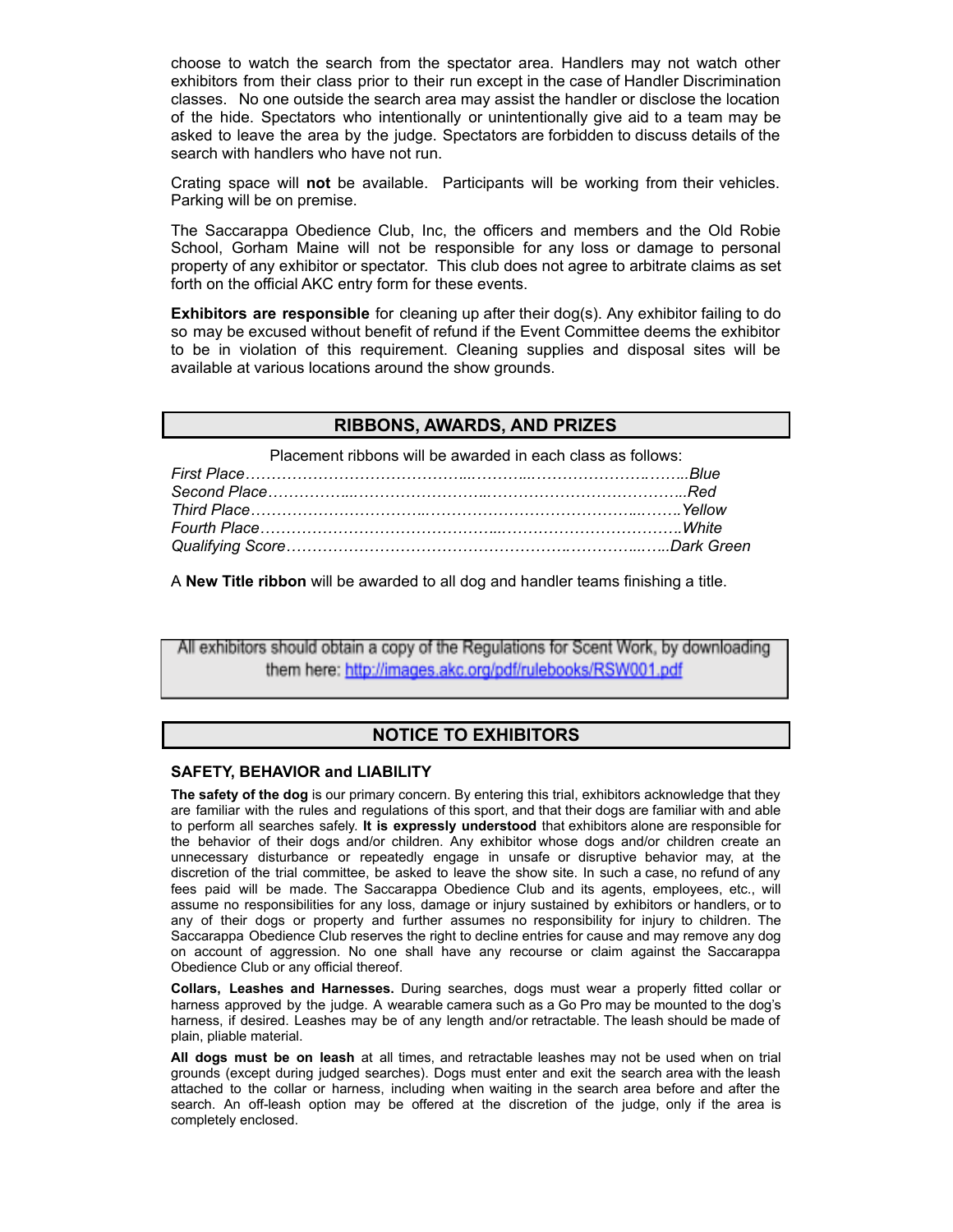#### **REFUNDS**

**No entry fee** will be refunded if the trial cannot open or be completed by reason of riots, civil disturbances, fire, an act of God, public emergency, act of a public enemy, or any other cause beyond the control of the organizing committee. No entry fee will be refunded in the event a dog is absent, disqualified, excused, or barred from competition by the action of the Trial Committee. Dogs pulled after closing because of injury or other medical conditions are not eligible for a refund.

**Bitches in season** will be refunded the full entry fee. Notification in writing must be given to the trial secretary no later than one half hour prior to the start of the first class of the day of the trial.

#### **RINGSIDE**

**Judges are not required** to wait for dogs. The Owner of each dog is solely responsible for having it ready at the search area when it is to be judged. The Club has no responsibility to provide service through a public address system or stewards or runners for the purpose of calling or locating dogs that are not brought into the ring when required.

**EXHIBITOR CHECK-IN**: At check-in you will receive your armband number. Once the time and location for check-in is determined all exhibitors will be notified by email.

#### **Exhibitors MUST check in day of trial.**

#### **Claims will be arbitrated as set forth on the Official AKC Entry Form for this event.**

"Exhibitors should follow their veterinarian's recommendation to assure their dogs are free of internal and external parasites, any communicable diseases, and have appropriate vaccinations." Additionally, clubs should include any specific local or state health requirements; for example, proof of rabies vaccination.

#### **ADDITIONAL HOTEL INFORMATION**

Ramada Exit 48 155 Riverside St Portland, ME 04103 207-774-5861

Motel 6 Exit 48 1 Riverside St Portland, ME 04103 207-775-0111

Clarion Inn 1230 Congress St., Portland, ME 04103 207-774-5611

Fireside Inn Exit 48 81 Riverside St Portland, ME 04103 207-774-5601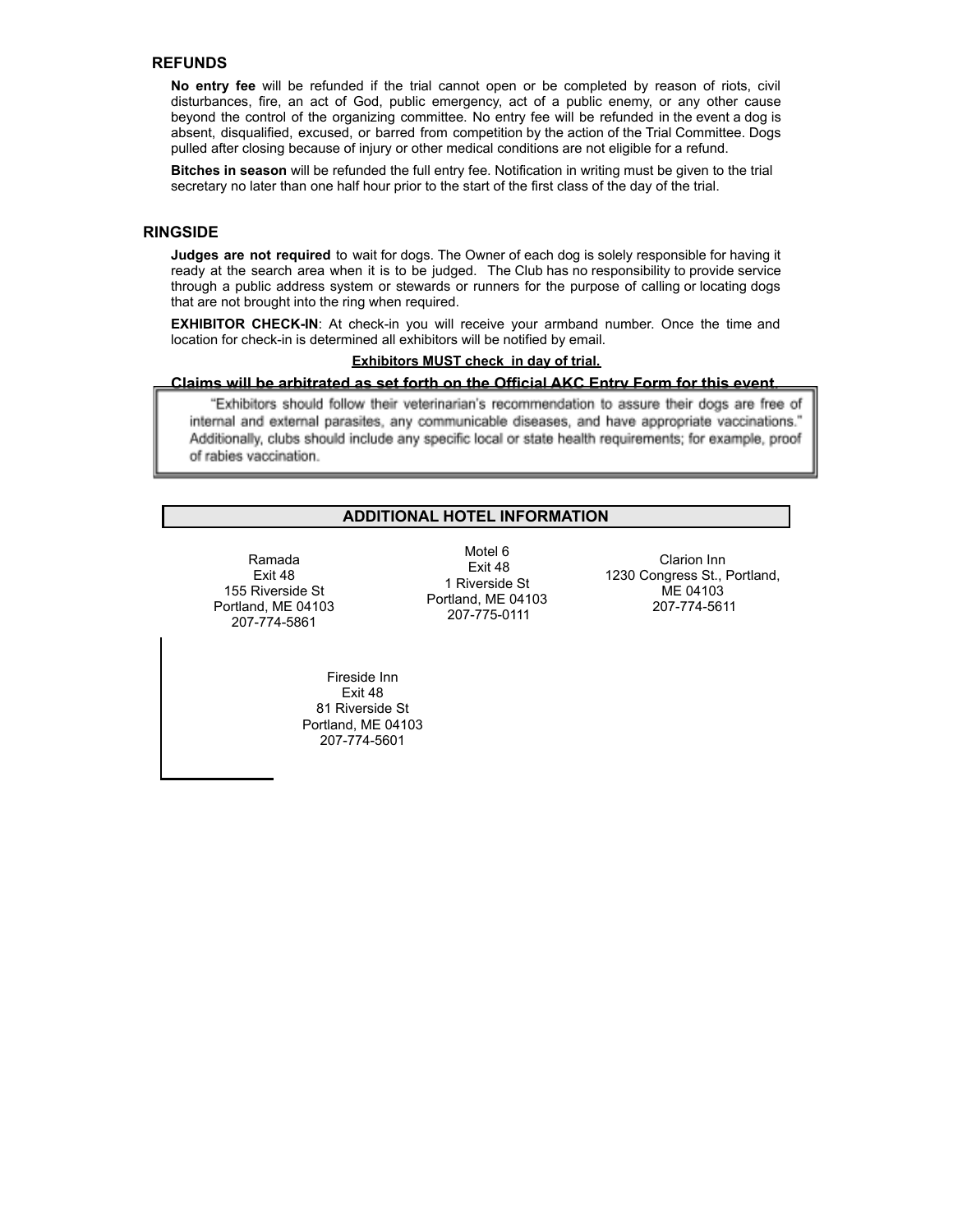### **DIRECTIONS TO THE TRIAL SITE**

**OLD ROBIE SCHOOL,** located at 668 GRAY RD. GORHAM ME 04038.

**Directions from the North:** Take I-95 and take Gray exit 63., Take 202 W/ME 4 for approx 3.5 Miles. Bear left to stay on 202, at traffic circle 2nd exit staying on 202. Abou 4 miles. at roundabout, 2nd exit staying on 202. ¼ mi Old Robie School on the right.

**Directions from South:** Take I-95 to exit 48, Right off exit. Take left onto Warren Ave. About 1 mile take a right at the stop sign onto Cumberland St. Cumberland St. turns into River Rd. About 4 ¾ mile take a left onto Mallison Rd. MSSPA is on the right. At the stop sign go straight across. At the next stop take a right and Old Robie School, ¼ mile on your left.

**Directions from the West:** Take Rte. 25 from N.H. through to Gorham Maine. At the intersection of 25/114 go 1/4 mile. At the blinking light take left onto Rt 202. Old Robie School 3 miles on the left.

As always, follow GPS directions.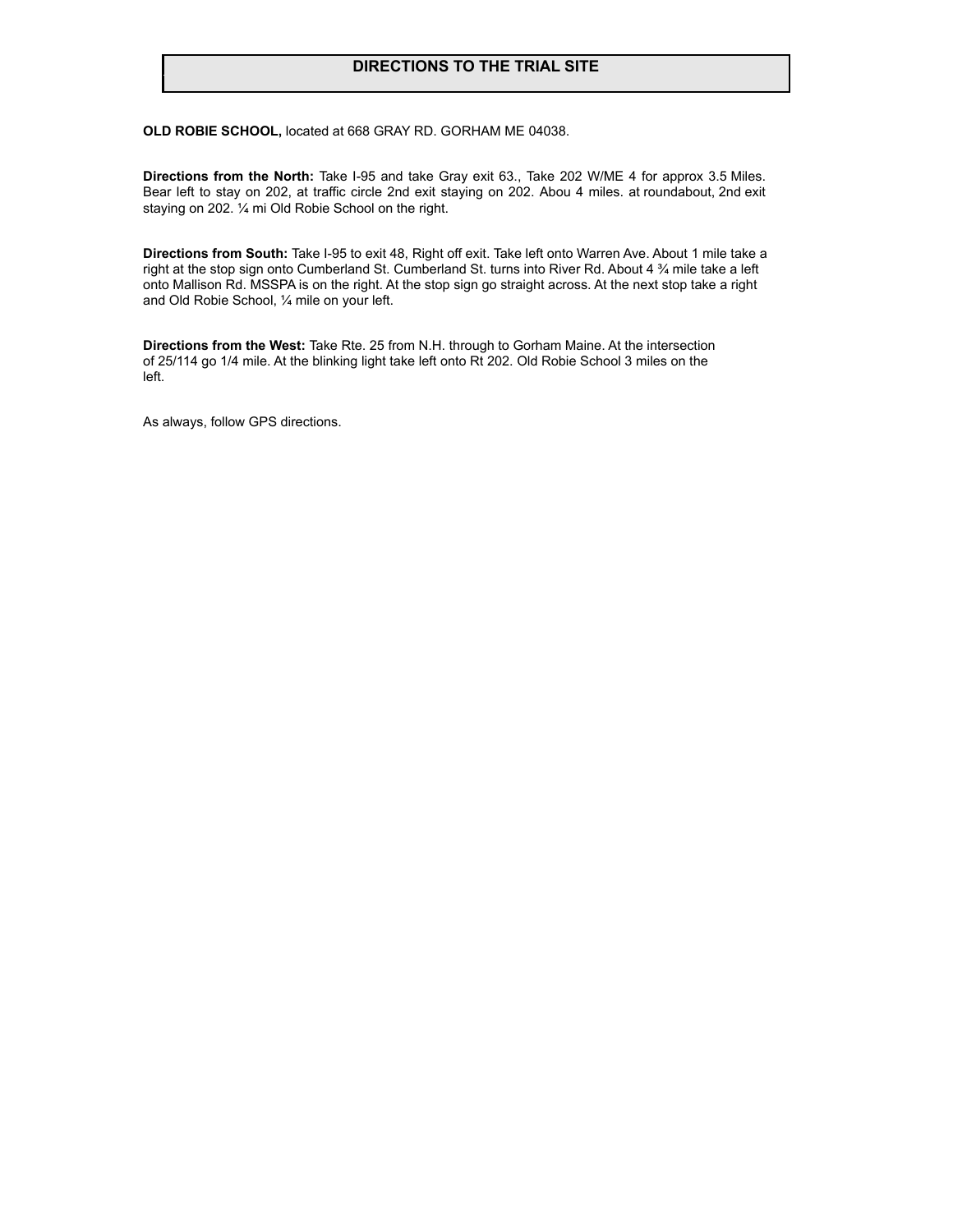# **AKC Official Entry Form**

| <b>Container</b> | <b>Buried</b>    |
|------------------|------------------|
| $\Box$ Novice A  | $\Box$ Novice A  |
| $\Box$ Novice B  | $\Box$ Novice B  |
| $\Box$ Advanced  | $\Box$ Advanced  |
| $\Box$ Excellent | $\Box$ Excellent |
| $\Box$ Masters   | $\Box$ Masters   |

**Mail to : Brenda Proulx, 1384 Richville Rd. Standish 04084**

**Entry fees: \$25.00 per class**

(includes a \$3.50 AKC recording fees)

*Make checks payable to: SOC (Saccarappa Obedience Club)*

*Number of classes\_\_\_\_\_\_\_ x \$25.00 per class = Total Due \_\_\_\_\_\_\_*

*Trial Secretary will add a \$25.00 collection fee to the amount of each returned check.*

| AKC Registered Name*                    |                |                                   | Registration Number*       |      |
|-----------------------------------------|----------------|-----------------------------------|----------------------------|------|
|                                         |                |                                   | □ AKC/PAL/ILP/CP □ Foreign |      |
| Call name*                              | Date of birth* |                                   | Sex*                       |      |
| Breed*                                  |                |                                   | Variety                    |      |
| <b>Breeder</b>                          |                |                                   |                            |      |
| Sire                                    |                |                                   |                            |      |
| Dam                                     |                |                                   |                            |      |
| Owner*                                  |                |                                   |                            |      |
| Owner's Address*                        |                |                                   |                            |      |
| City*                                   |                | State*                            |                            | Zip* |
| Telephone*                              | Email*         |                                   |                            |      |
| Handler name (if different from owner): |                | Junior Handler # (if applicable): |                            |      |

**\*\*\*Be sure to read the Agreement and sign on the reverse. No form will be processed**

**without your signature!** Rules, Regulations, Policies and Guidelines are available on the

American Kennel Club Website, www.akc.org